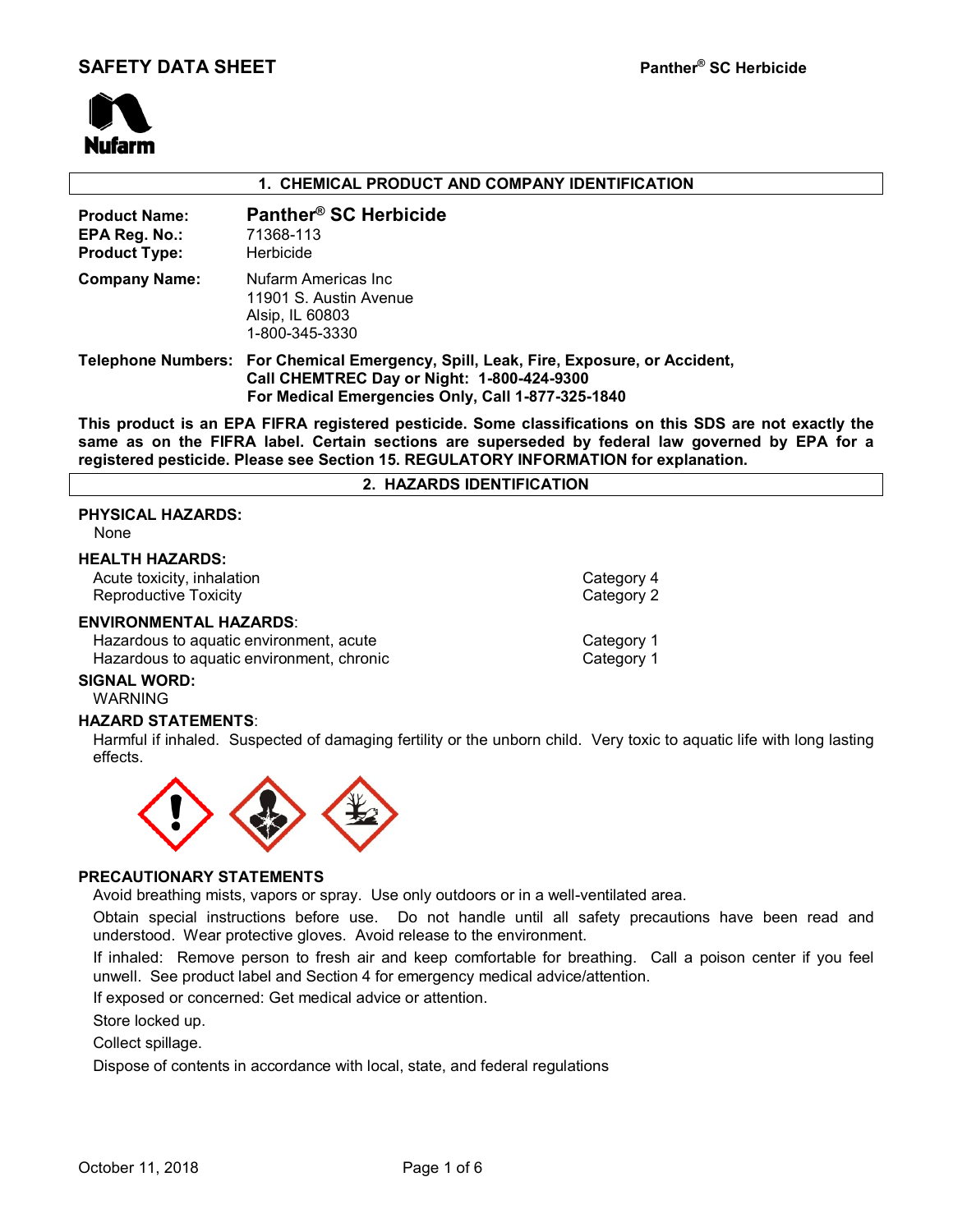## **3. COMPOSITION / INFORMATION ON INGREDIENTS**

**COMPONENTS CAS NO. % BY WEIGHT** Flumioxazin 103361-09-7 41 – 43.5 Propylene Glycol 57-55-6 5.7 – 6.3 Other Ingredients Trade Secret Trade Secret

**Synonyms:** 2-[7-fluoro-3,4-dihydro-3-oxo-4-(2-propynyl)-2H-1,4-benzoxazin-6-yl]-4,5,6,7-tetrahydro-1H isoindole-1,3(2H)-dione

Ingredients not precisely identified are proprietary or non-hazardous. Values are not product specifications.

### **4. FIRST AID MEASURES**

**If Swallowed:** Do not give any liquid to the person. Do not induce vomiting unless told to do so by the poison control center or doctor. Do not give anything by mouth to an unconscious person. If symptoms develop, get medical advice.

**If in Eyes:** Hold eye open and rinse slowly and gently with water for several minutes. Remove contact lenses, if present, after the first 5 minutes, then continue rinsing eye. Get medical attention if irritation persists. **If on Skin or Clothing:** Take off contaminated clothing. Wash with soap and water. Get medical attention if irritation or symptoms develop.

**If Inhaled:** Move person to fresh air. If symptoms develop, get medical advice.

**Most Important symptoms/effects, acute and delayed:** Skin exposure may cause slight irritation. May cause mild eye irritation.

**Indication of Immediate medical attention and special treatment if needed:** None expected.

## **5. FIRE FIGHTING MEASURES**

**Extinguishing Media:** Use extinguishing media suitable for surrounding materials. Dry chemical, carbon dioxide, foam, water spray or fog.

**Special Fire Fighting Procedures:** Firefighters should wear NIOSH approved self-contained breathing apparatus and full fire-fighting turn out gear. Dike area to prevent runoff and contamination of water sources. Dispose of fire control water later.

**Unusual Fire and Explosion Hazards:** If water is used to fight fire, contain runoff, using dikes to prevent contamination of water supplies. Dispose of fire control water later.

**Hazardous Decomposition Materials (Under Fire Conditions):** May produce gases such as fluorine compounds, and oxides of carbon and nitrogen.

# **6. ACCIDENTAL RELEASE MEASURES**

**Personal Precautions:** Wear appropriate protective gear for the situation. See Personal Protection information in Section 8.

**Environmental Precautions:** Prevent material from entering public sewer systems or any waterways. Do not flush to drain. Large spills to soil or similar surfaces may necessitate removal of topsoil. The affected area should be removed and placed in an appropriate container for disposal.

**Methods for Containment:** Dike spill using absorbent or impervious materials such as earth, sand or clay. Collect and contain contaminated absorbent and dike material for disposal.

**Methods for Cleanup and Disposal:** Pump free liquid into an appropriate container. Absorb residual with inert absorbent material. Wash entire spill area with a detergent slurry, absorb and sweep into container for disposal. Decontaminate tools and equipment following cleanup. See Section 13: DISPOSAL CONSIDERATIONS for more information.

**Other Information:** Large spills may be reportable to the National Response Center (800-424-8802) and to state and/or local agencies.

#### **7. HANDLING AND STORAGE**

# **HANDLING**:

October 11, 2018 **Page 2 of 6** Avoid contact with skin, eyes or clothing. Do not breathe spray mist or vapors. Users should wash hands before eating, drinking, chewing gum, using tobacco, or using the toilet. Remove clothing/Personal Protective Equipment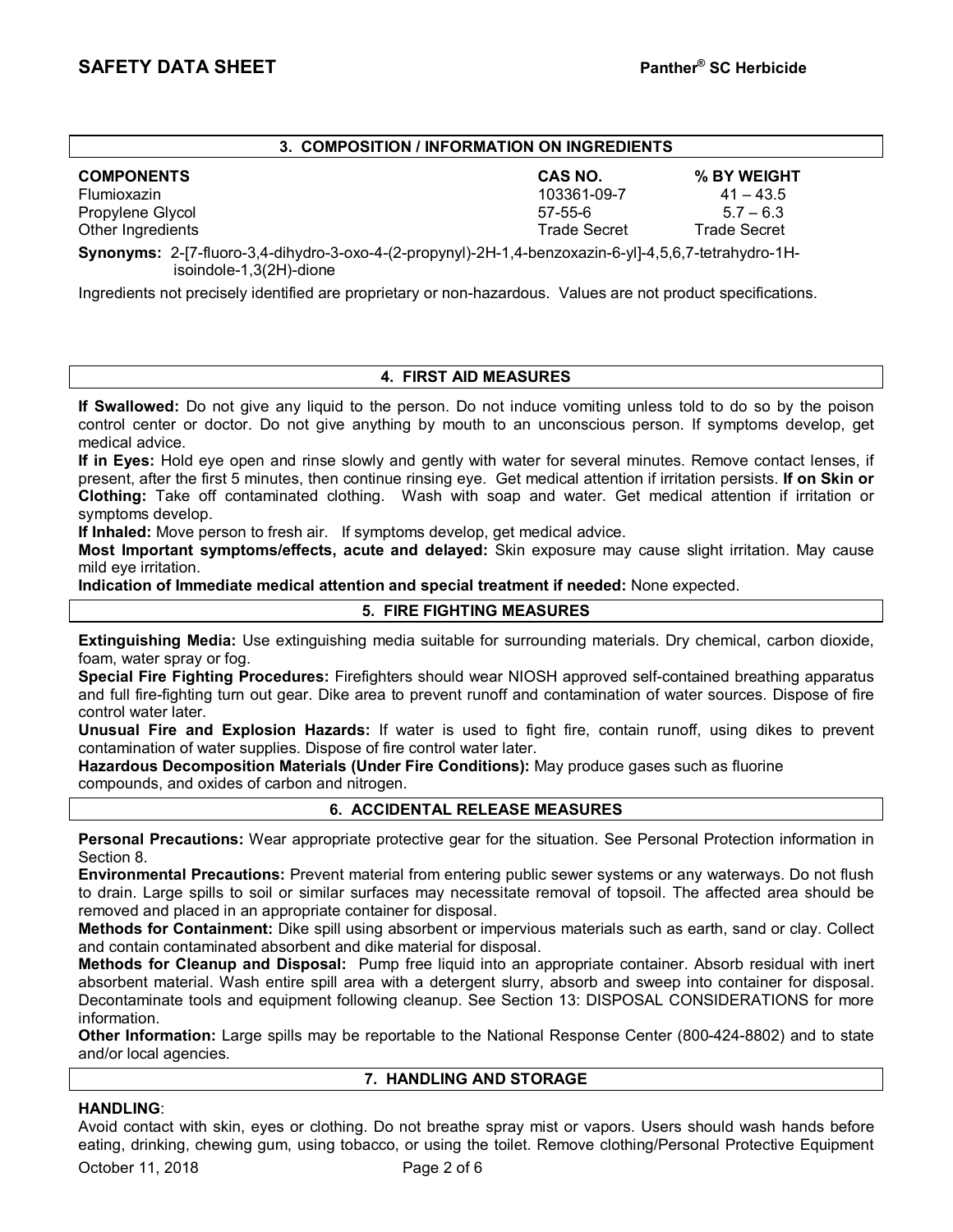# **SAFETY DATA SHEET Panther® SC Herbicide**

(PPE) immediately if pesticide gets inside. Then wash thoroughly and put on clean clothing. Remove PPE immediately after handling this product. Wash the outside of gloves before removing. As soon as possible, wash thoroughly and change into clean clothing.

## **STORAGE:**

Keep pesticide in original container. Store in a cool, dry, secure place. Do not put formulation or dilute spray solution into food or drink containers. Do not contaminate food or foodstuffs. Do not store or transport near feed or food. Not for use or storage in or around the home. For help with any spill, leak, fire or exposure involving this material, call day or night **CHEMTREC (800) 424-9300.**

Do not contaminate other pesticides, fertilizers, water, food or feed by storage or disposal.

### **8. EXPOSURE CONTROLS / PERSONAL PROTECTION**

### **Engineering Controls:**

Where engineering controls are indicated by specific use conditions or a potential for excessive exposure, use local exhaust ventilation at the point of generation.

#### **Personal Protective Equipment:**

**Eye/Face Protection:** To avoid contact with eyes, wear goggles or safety glasses.

**Skin Protection:** To avoid contact with skin wear long-sleeved shirt and long pants, shoes plus socks, and chemical-resistant gloves made of any waterproof material. Washing facilities should be readily accessible to the work area.

**Respiratory Protection:** Not normally required. If vapors or mists or dusts exceed acceptable levels, wear NIOSH approved air-purifying respirator with cartridges/canisters approved for use against pesticides.

**General Hygiene Considerations:** Personal hygiene is an important work practice exposure control measure and the following general measures should be taken when working with or handling this material: 1) do not store, use and/or consume foods, beverages, tobacco products, or cosmetics in areas where this material is stored; 2) wash hands and face carefully before eating, drinking, using tobacco, applying cosmetics or using the toilet.

#### **Exposure Guidelines:**

|                    | <b>OSHA</b> |             | <b>ACGIH</b> |             |       |
|--------------------|-------------|-------------|--------------|-------------|-------|
| Component          | TWA         | <b>STEL</b> | TWA          | <b>STEL</b> | Unit  |
| <b>Flumioxazin</b> | NΕ          | NΕ          | NΕ           | <b>NE</b>   |       |
| Propylene Glycol   | ` (WEEL     | NΕ          | NΕ           | NΕ          | ma/m3 |
|                    |             |             |              |             |       |

NE = Not Established

#### **9. PHYSICAL AND CHEMICAL PROPERTIES**

| Appearance:                                   | Off white/milky liquid                    |
|-----------------------------------------------|-------------------------------------------|
| Odor:                                         | Moderately sour                           |
| <b>Odor threshold:</b>                        | No data available                         |
| pH:                                           | 6.38 (1% w/w dispersion in DIW $@$ 25° C) |
| Melting point/freezing point:                 | No data available                         |
| Initial boiling point and boiling range       | No data available                         |
| Flash point:                                  | Aqueous composition; >212° F (>100° C)    |
| <b>Evaporation rate:</b>                      | No data available                         |
| <b>Flammability:</b>                          | No data available                         |
| Upper/lower flammability or explosive limits: | No data available                         |
| Vapor pressure:                               | No data available                         |
| Vapor density:                                | No data available                         |
| <b>Relative density:</b>                      | 1.157 g/mL @ $24^{\circ}$ C               |
| Solubility(ies):                              | No data available                         |
| Partition coefficient: n-octanol/water:       | No data available                         |
| <b>Autoignition temperature:</b>              | No data available                         |
| <b>Decomposition temperature:</b>             | No data available                         |
| <b>Viscosity:</b>                             | 487.2 cPs @ 24° C; 266.8 cPs @ 42 ° C     |
|                                               | (50 RPM, Brookfield)                      |

**Note:** Physical data are typical values, but may vary from sample to sample. A typical value should not be construed as a guaranteed analysis or as a specification.

#### **10. STABILITY AND REACTIVITY**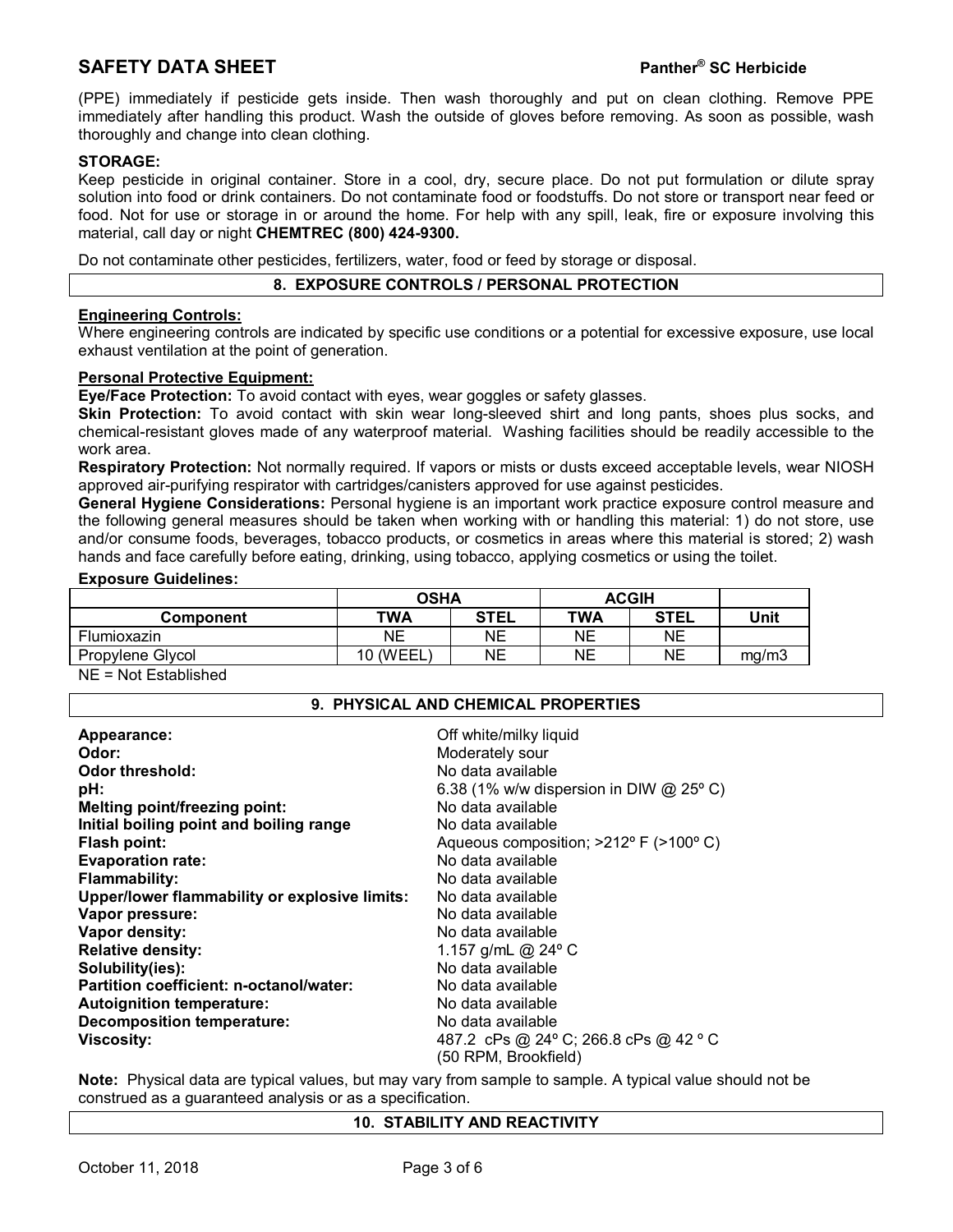# **SAFETY DATA SHEET Panther® SC Herbicide**

**Reactivity:** Not reactive

**Chemical Stability:** This material is stable under normal handling and storage conditions.

**Possibility of Hazardous Reactions:** Hazardous polymerization will not occur.

**Conditions to Avoid:** Excessive heat. Do not store near heat or flame.

**Incompatible Materials:** Strong oxidizing agents, such as chlorates, nitrates, and peroxides.

**Hazardous Decomposition Products:** Under fire conditions, may produce gases such as fluorine compounds, and oxides of carbon and nitrogen.

#### **11. TOXICOLOGICAL INFORMATION**

**Likely Routes of Exposure:** Inhalation, Skin contact, Eye contact

**Eye Contact:** May cause mild irritation. Non-irritating to the eye based on toxicity studies.

**Skin Contact:** May cause mild irritation on prolonged or repeated exposure. Non-irritating to slight/mild irritation to the skin based on toxicity studies.

**Ingestion:** May be harmful if swallowed in large amounts. Low toxicity if ingested.

**Inhalation:** May cause minor irritation to the respiratory tract. Low toxicity if inhale

**Symptoms of Exposure:** None expected.

**Delayed, immediate and chronic effects of exposure:** Adverse effects observed in animals exposed to high doses of flumioxazin technical for long periods of time included effects on blood, liver and kidney.

#### **Toxicological Data:**

Data from laboratory studies conducted are summarized below:

**Oral:** Rat  $LD_{50}$ :  $> 5,000$  mg/kg (female)

**Dermal:** Rat LD<sub>50</sub>: >5,000 mg/kg

**Inhalation:** Rat 4-hr LC<sub>50</sub>: >2.10 mg/L (No mortality at highest dose tested)

 **Eye Irritation:** Rabbit: Non-irritating

**Skin Irritation: Rabbit: Slightly irritating (PDII=0.1)** 

 **Skin Sensitization:** Not a contact sensitizer in the Local Lymph Node Assay (LLNA) in Mice.

**Subchronic (Target Organ) Effects:** Compound related effects of Flumioxazin Technical noted in rats following subchronic exposures at high dose levels were hematotoxicity including anemia, and increases in liver, spleen, heart, kidney and thyroid weights. In dogs, the effects produced at high dose levels included a slight prolongation in activated partial thromboplastin time, increased cholesterol and phospholipid, elevated alkaline phosphatase, increased liver weights and histological changes in the liver. The lowest no-observable-effect-level (NOEL) in subchronic studies was 30 ppm in the three-month toxicity study in rats.

**Carcinogenicity / Chronic Health Effects:** Repeated exposures to Flumioxazin Technical in animals have produced anemia and other blood formation changes, organ weight changes and changes in blood chemistry. Flumioxazin Technical did not produce cancer in life-time feeding studies in laboratory animals.

**Reproductive Toxicity**: Reproductive effects were observed in rats exposed to high levels of Flumioxazin Technical.

**Developmental Toxicity:** Birth defects were produced in the offspring of female rats exposed to Flumioxazin Technical. No effects were observed in rabbits.

**Genotoxicity:** Flumioxazin technical does not present a genetic hazard.

**Assessment Carcinogenicity:** None listed with ACGIH, IARC, NTP or OSHA.

#### **12. ECOLOGICAL INFORMATION**

**Ecotoxicity:** Flumioxazin technical is practically non-toxic to bees and avian species. It is slightly to moderately toxic to freshwater fish and moderately to highly toxic to aquatic invertebrates.

From studies conducted on Flumioxazin active ingredient:

| 96-hour LC <sub>50</sub> RainbowTrout:      | $2.3 \text{ mg/L}$ | Bobwhite Quail Oral LD <sub>50</sub> :          | >2,250 mg/kg   |
|---------------------------------------------|--------------------|-------------------------------------------------|----------------|
| 96-hour LC <sub>50</sub> Bluegill Sunfish   | $> 21$ mg/L        | Bobwhite Quail 8-day Dietary LC <sub>50</sub> : | >5,620 ppm     |
| 48-hour EC <sub>50</sub> Daphnia Magna:     | $> 5.5$ mg/L       | Mallard Duck Oral LD <sub>50</sub> :            | $>2,250$ mg/kg |
| 96-hour LC <sub>50</sub> Sheepshead Minnow: | $>4.7$ mg/L        | Mallard Duck 8-day Dietary LC <sub>50</sub> :   | $>5,620$ ppm   |
| 96-hour LC <sub>50</sub> Mysid Shrimp:      | $0.23$ mg/L        |                                                 |                |
| Acute Contact LC <sub>50</sub> Honeybee:    | $105 \mu g$ /bee   |                                                 |                |

#### **Environmental Fate:**

Flumioxazin degrades rapidly in water and soil. Dissipation occurs by a combination of hydrolysis and microbial oxidation. Although flumioxazin dissipates rapidly, discrete intermediates do not accumulate and the ultimate environmental products are incorporated into soil organic matter and carbon dioxide. Based on column leaching studies and the short aerobic soil half-life, the potential for flumioxazin or its degradation products to leach in field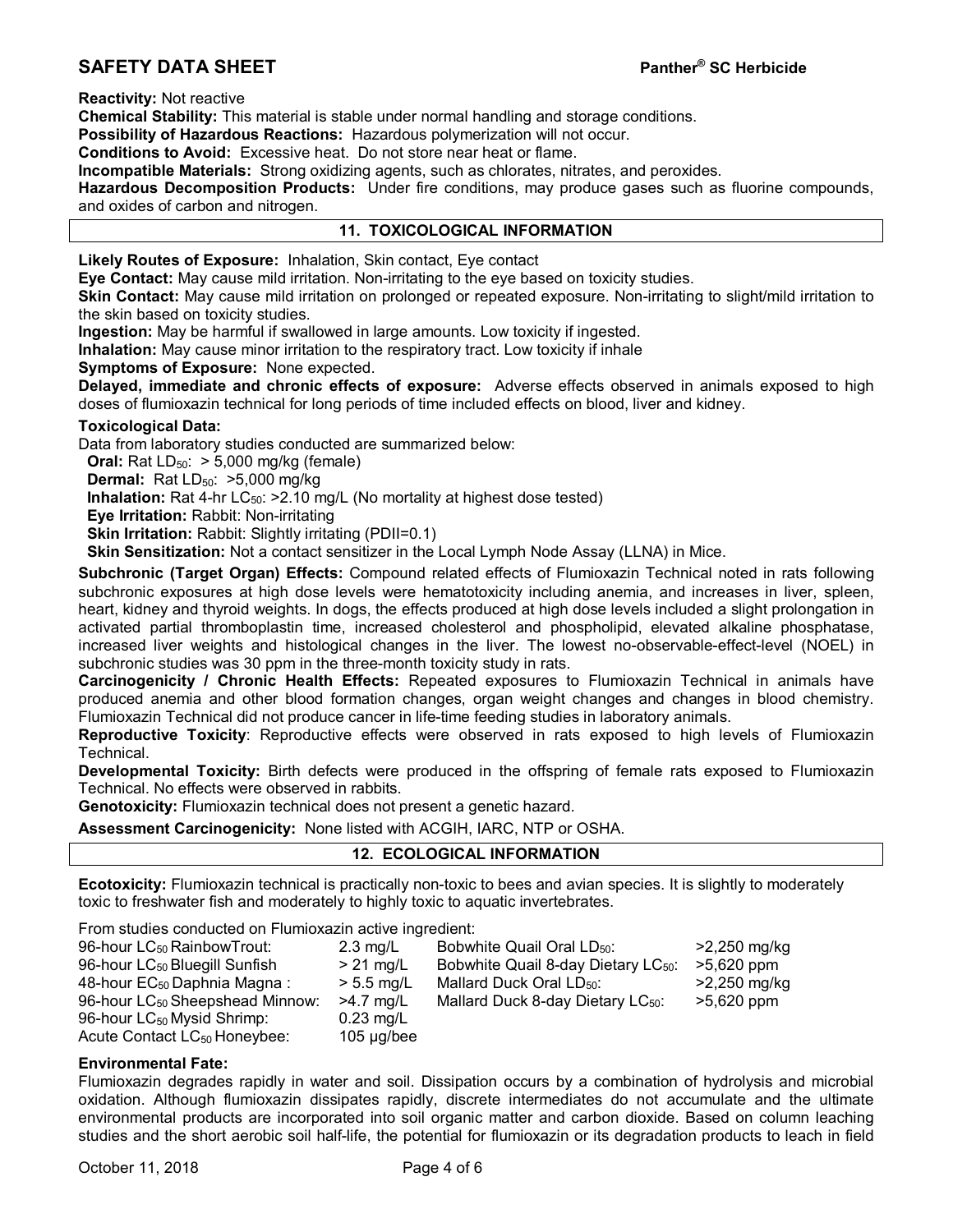agricultural soils is low. The low use rate and rapid soil dissipation results in low carryover potential to rotational crops.

#### **13. DISPOSAL CONSIDERATIONS**

# **Waste Disposal Method:**

Wastes resulting from the use of this product may be disposed of on site or at an approved waste disposal facility. Improper disposal of excess pesticide is a violation of Federal law.

#### **Container Handling and Disposal:**

**Nonrefillable Containers 5 gallons or less:** Nonrefillable container. Do not reuse or refill this container. Offer for recycling if available. Triple rinse container (or equivalent) promptly after emptying.

Triple rinse as follows: Empty the remaining contents into application equipment or a mix tank and drain for 10 seconds after the flow begins to drip. Fill the container 1/4 full with water and recap. Shake for 10 seconds. Pour rinsate into application equipment or a mix tank or store rinsate for later use or disposal. Drain for 10 seconds after the flow begins to drip. Repeat this procedure two more times. Then offer for recycling or reconditioning, or puncture and dispose of in a sanitary landfill, or by other procedures approved by State and local authorities. Plastic containers are also disposable by incineration, or, if allowed by State and local authorities, by burning. If burned stay out of smoke.

**Nonrefillable containers larger than 5 gallons:** Nonrefillable container. Do not reuse or refill this container. Offer for recycling if available. If recycling or reconditioning not available, puncture and dispose of in a sanitary landfill, or by other procedures approved by State and local authorities. Plastic containers are also disposable by incineration, or, if allowed by State and local authorities, by burning. If burned stay out of smoke. Triple rinse or pressure rinse container (or equivalent) promptly after emptying.

Triple rinse as follows: Empty the remaining contents into application equipment or a mix tank. Fill the container 1/4 full with water. Replace and tighten closures. Tip container on its side and roll it back and forth, ensuring at least one complete revolution, for 30 seconds. Stand the container on its end and tip it back and forth several times. Turn the container over onto its other end and tip it back and forth several times. Empty the rinsate into application equipment or a mix tank or store rinsate for later use or disposal. Repeat this procedure two more times.

Pressure rinse as follows: Empty the remaining contents into application equipment or a mix tank and continue to drain for 10 seconds after the flow begins to drip. Hold container upside down over application equipment or mix tank or collect rinsate for later use or disposal. Insert pressure rinsing nozzle in the side of the container, and rinse at about 40 psi for at least 30 seconds. Drain for 10 seconds after the flow begins to drip.

**Refillable containers larger than 5 gallons:** Refillable container. Refill this container with pesticide only. Do not reuse this container for any other purpose. Cleaning the container before final disposal is the responsibility of the person disposing of the container. Cleaning before refilling is the responsibility of the refiller. To clean the container before final disposal, empty the remaining contents from this container into application equipment or a mix tank. Fill the container about 10% full with water. Agitate vigorously or recirculate water with the pump for two minutes. Pour or pump rinsate into application equipment or rinsate collection system. Repeat this rinsing procedure two more times.

# **14. TRANSPORTATION INFORMATION**

Follow the precautions indicated in Section 7: HANDLING AND STORAGE of this MSDS.

# **DOT**

# **< 119 Gallons per finished container**

Non Regulated

 **≥ 119 Gallons per finished container**

UN 3082, Environmentally hazardous substance, liquid, n.o.s., (Flumioxazin), 9, III, Marine Pollutant

#### **IMO / IMDG**

UN 3082, Environmentally hazardous substance, liquid, n.o.s., (Flumioxazin), 9, III, Marine Pollutant

# **IATA**

UN 3082, Environmentally hazardous substance, liquid, n.o.s., (Flumioxazin), 9, III, Marine Pollutant

# **15. REGULATORY INFORMATION**

# **EPA FIFRA INFORMATION**

This chemical is a pesticide product registered by the United States Environmental Protection Agency and is subject to certain labeling requirements under federal pesticide law. These requirements differ from the classification criteria and hazard information required for safety data sheets (SDS), and for workplace labels of non-